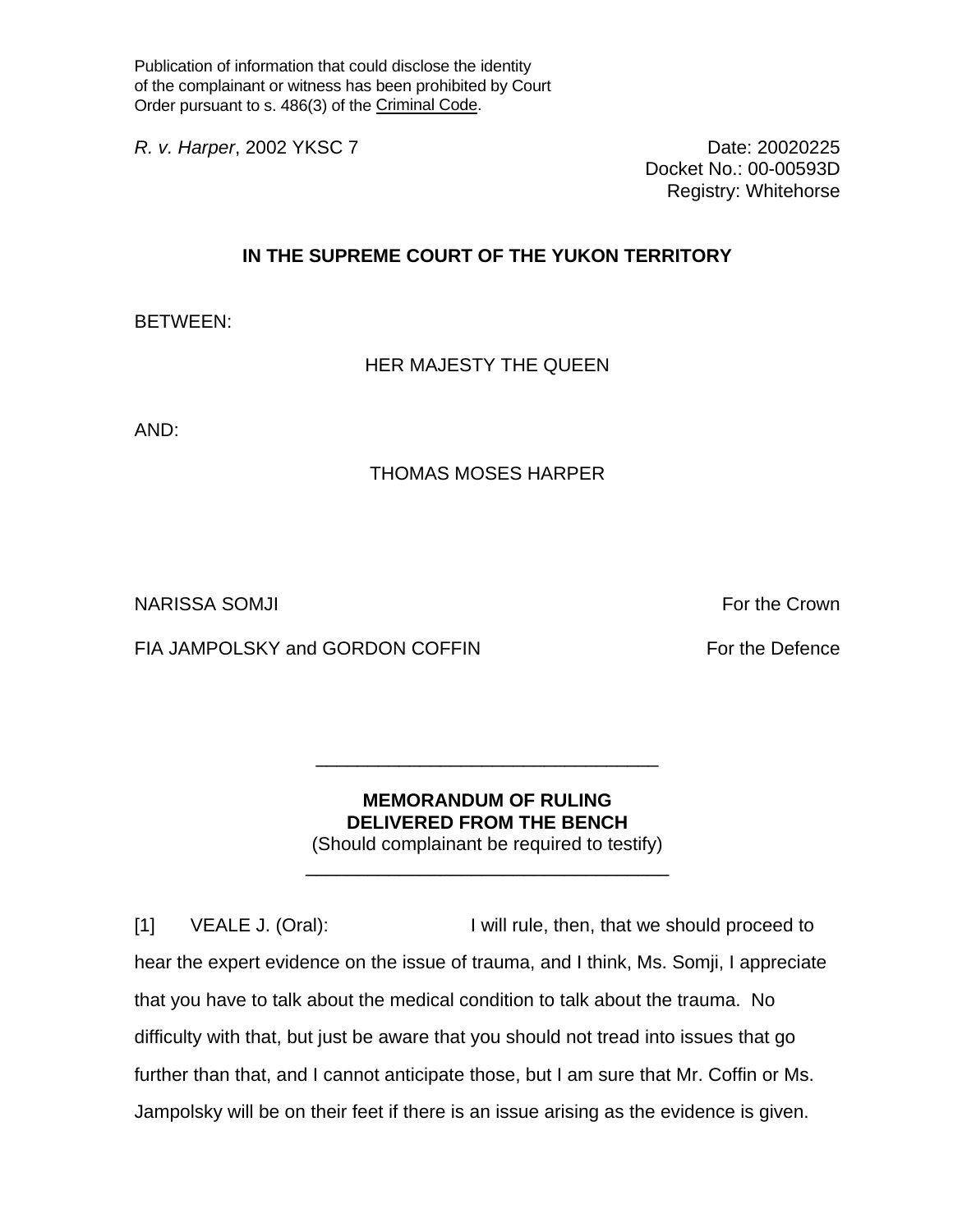[2] MS. SOMJI: Okay.

[3] THE COURT: Is there any issue about the -- I see the expert is reading his newspaper. That is a smart move on his part. Is there any issue about the expert's ability, expertise, area of expertise, that sort of thing? Because I think you have to go and establish that.

[4] MS. SOMJI: I do, Your Honour, and I believe that we will -- and, again, the expertise is based on, one, their experience as medical practitioners with this particular person and what they understand to be the medical condition of that person. That would be something outside the knowledge of the average person. We would have to understand how the disease perhaps operates to them being -- to understand some of the specific behaviors. So I will be starting with Dr. Anzarut, and I will be seeking to qualify Dr. Anzarut as an expert in neurology to give opinion evidence on a) the current medical condition of the complainant, S.D. which I don't believe there's an issue with - and then since the other stuff is said not to be led at this time, the potential impact of the court process on her medical condition, whether there exists a possibility of trauma or risk of harm. And, Your Honour, I'm just wondering if we could have a --

[5] THE COURT: You did want to deal with the arraignment of the accused, did you?

[6] MS. SOMJI: I did, and the other issue, as well, Your Honour, is that if I am going to possibly need this witness again at a later time and date, I would appreciate being able to at least have a moment with the witness to speak to them. I anticipate as soon as this is over they --